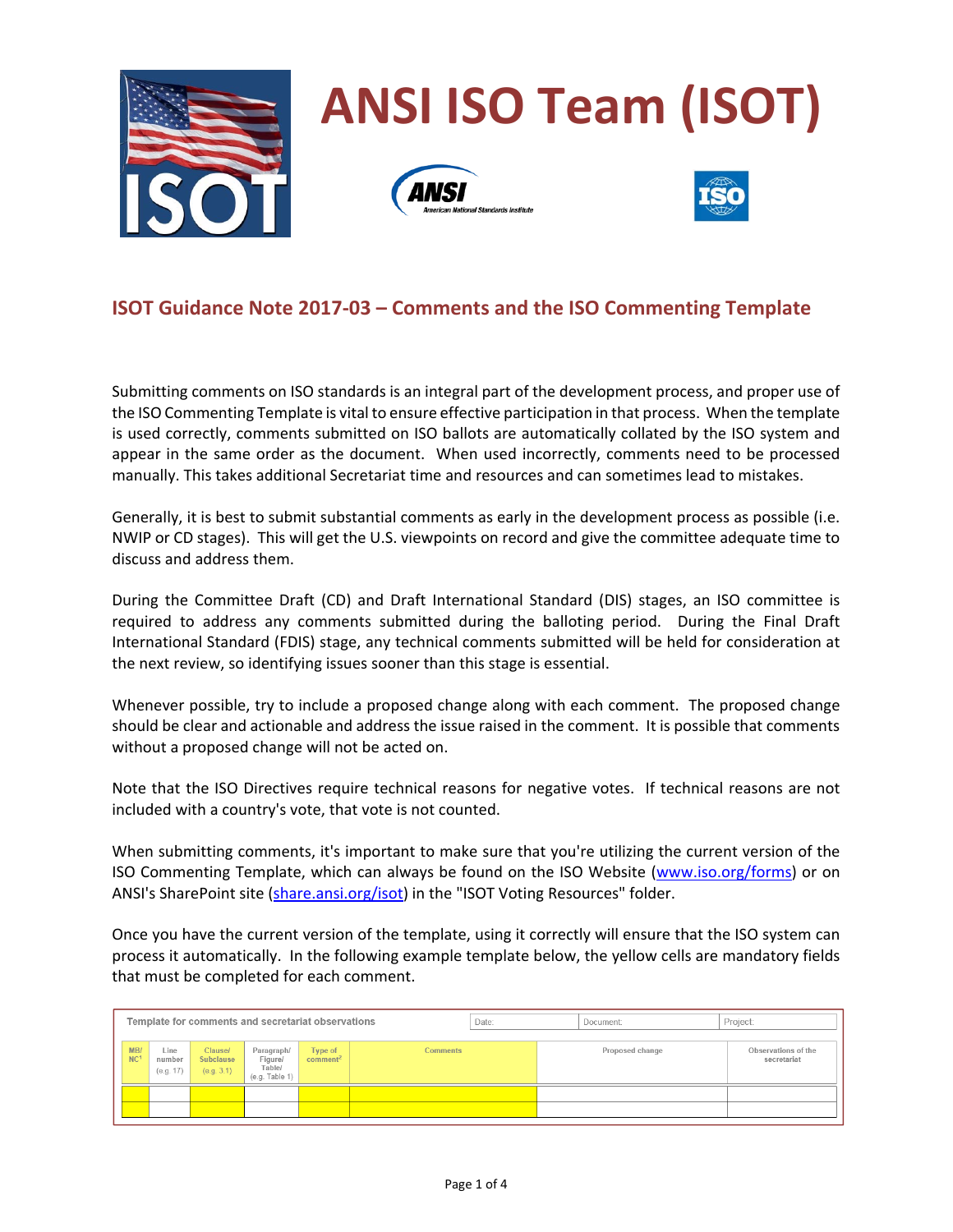The fields in the Header should be completed as follows:

- **Date** The date that the comments are being submitted.
- **Document** The project reference number, such as **ISO/DIS 1234** or **N789**.
- **Project** The project ID number for the document that can be found in the ISO Project Portal.

The fields in the Body of the template should be completed as follows:

- **MB/NC** (Mandatory field.) The two-letter country code, which for the United States is "US".
- **Line number** If the document contains line numbers, that line number should be included. (Most ISO documents are not numbered, so usually this field is left blank.)
- **Clause/Subclause** (Mandatory field.) The **number** of the clause that the comment relates to, or **Introduction**, **Annex #**, or **Annex #.1**, as appropriate, or if applicable to the whole document, **General**.
- **Type of comment** (Mandatory field.) The abbreviation for the type most relevant to the comment:
	- o technical (**te**) related to statements of fact
	- o editorial (**ed**) related to spelling/grammar and layout
	- o general (**ge**) related to the logical flow of ideas
- **Comments** (Mandatory field.) The comments and reason for the comments.
- **Proposed change** The modified version of the clause, paragraph, section, or action that will address the comments.
- **Observations of the secretariat**  This column should be left empty. The committee's answers to the comments will be entered here after they have been considered.

Some common errors to avoid when submitting comments:

- Do not modify the template by deleting or adding columns, or by changing the width of any of the columns.
- Do not add any text or other information outside of the table.
- Do not submit more than one template per ballot, as the ISO system will only accept one template for each ballot. Multiple templates should be combined before submitting to ISOT.
- Only submit the Word version of the template. The ISO system will not accept PDFs or any other version of the template.

If the ISO balloting portal does not accept your commenting template, ISOT may reach out to you to correct and resubmit the file before the final due date. This is one of the reasons that ISOT requests that you send U.S. TAG consensus positions at least one week prior to the deadline.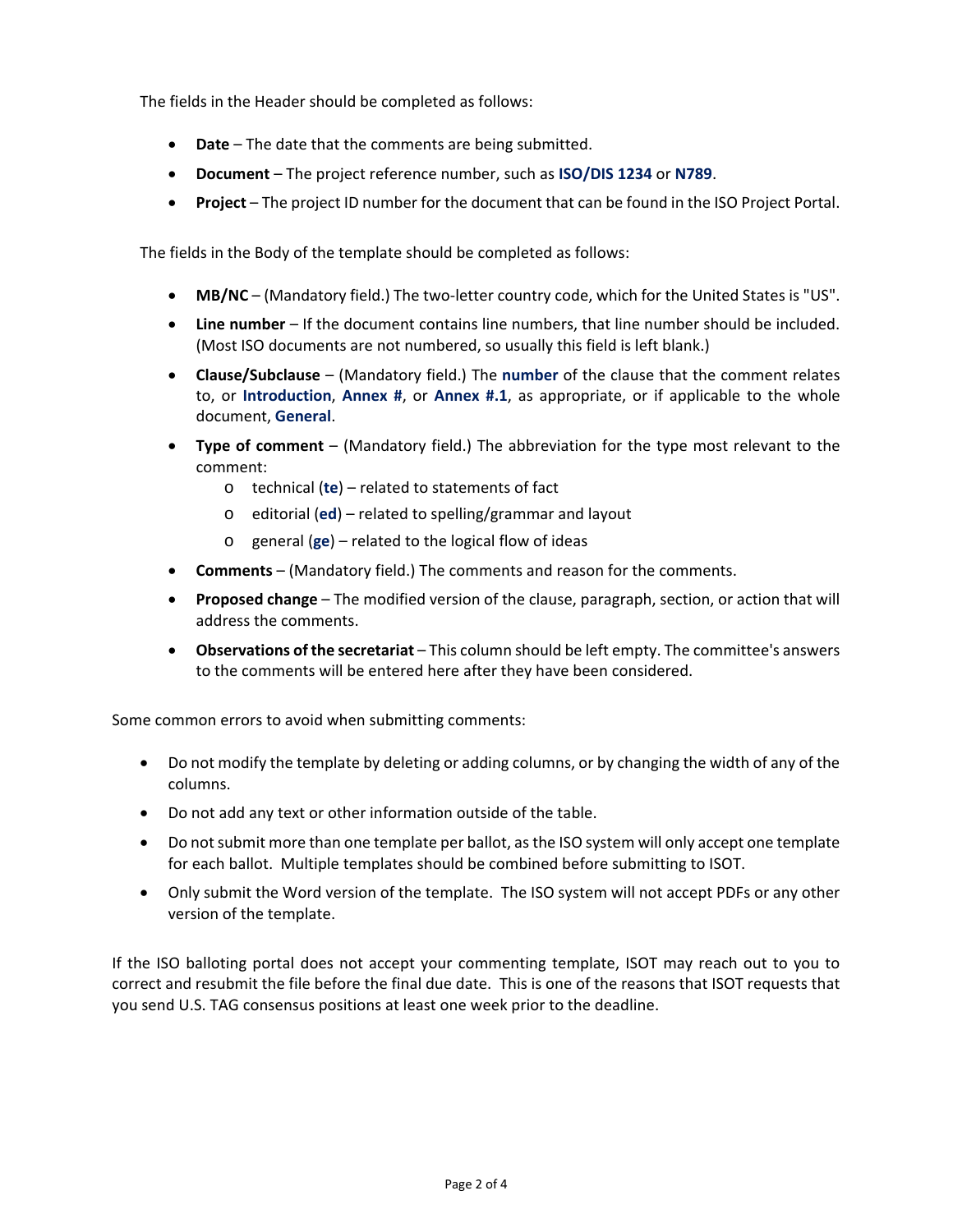If your TAG's comments include the submission of supplementary materials, such as a graphic file, an Excel file, a chart or another document, this material can be submitted in the ISO Commenting Template by using the following steps:

- 1. Save the supplementary material as a file on your computer.
- 2. While in the "Comments" or "Proposed change" fields of the template, click on "Insert" and then "Object".
- 3. Click on the "Create from File" tab and then "Browse" to select the saved file on your computer.
- 4. Click on "Display as icon" and then "OK".

The file should now be embedded in the template, and will be accepted by the ISO Balloting Portal. ISO recommends using this method to embed the file instead of submitting a separate file (which the ISO system will not accept) or emailing it to the Secretary, who will have to remember to manually insert it into the results after the ballot closes.

Finally, ISO provides a "Comment Collation Tool," which is available on both the ISO Website (www.iso.org/forms) and on ANSI's SharePoint site (share.ansi.org/isot) in the "ISOT Voting Resources" folder. If you have your TAG members submit comments to you on the current ISO Commenting Template, you may be able to use this tool to automatically collate the comments into one file. The tool will let you know if the templates are filled out correctly, and if so, the resulting file will be accepted by the ISO Balloting Portal.

The User Guide that comes with the Comment Collation Tool outlines the system requirements needed to use the tool and provides step-by-step instructions on how to install the tool, run the tool and troubleshoot any issues. Note that depending on your organization's security settings, you may need to involve your IT department in setting up the tool on your computer.

## **What this means to you as an ISO secretary:**

As an ISO committee secretary, understanding the proper use of the ISO Commenting Template will not only enable you to work with the files effectively, but will allow you to educate your members, Convenors and project leaders on how to best utilize them. This will result in your receiving better quality files and lead to less need for follow-up and manual work later on.

## **What this means to you as a U.S. TAG administrator:**

As a U.S. TAG administrator, you are tasked with making sure that the U.S. input to ISO standards is transmitted to the committee. By correctly utilizing the ISO Commenting Template, you can ensure that the U.S. input is automatically included, considered and responded to by the committee. Having your TAG members understand and properly use the ISO Commenting Template will make your job of organizing their input easier.